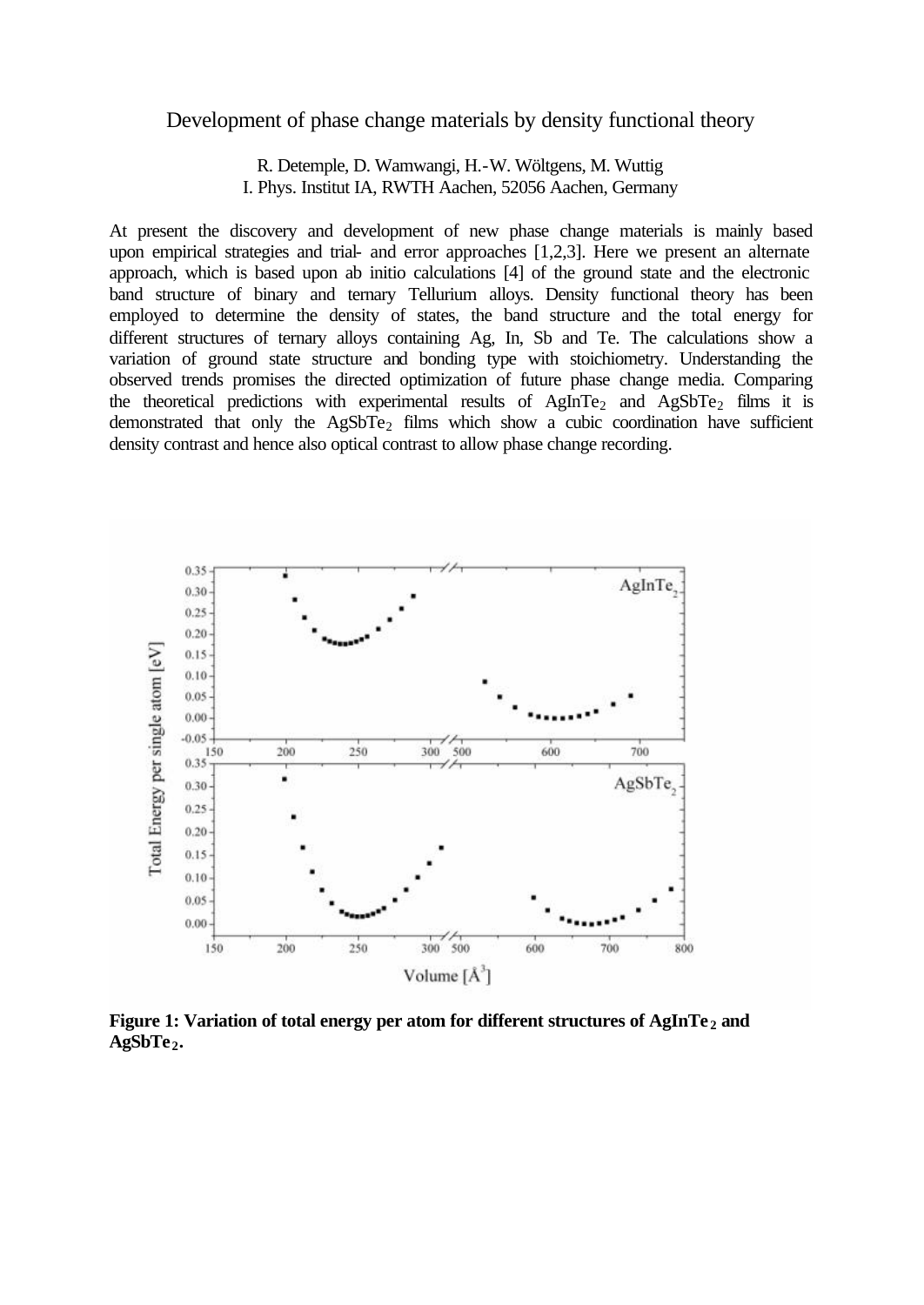Combinations of Ag, In, Sb and Te show as a function of their exact composition different crystallographic structures. We have used density functional theory in order to forecast the most stable configuration for different alloys, here AgInTe<sub>2</sub> and AgSbTe<sub>2</sub>, which are formed during crystallization processes of the commercially used AgInSbTe alloy. The variation of the total energy as a function of the unit cell volume for two common structures is shown in figure 1, where a rocksalt arrangement is depicted on the left hand side while the values for the unit cell on the right hand side correspond to the chalcopyrite structure. Adding entropical effects to these values,  $AgInTe<sub>2</sub>$  crystallizes in the chalcopyrite structure and the rocksalt configuration is preferred for  $AgSbTe<sub>2</sub>$ .



**Figure 2: Theoretical density of states for the experimentally found structures of Chalcopyrite (AgInTe <sup>2</sup>) and Rocksalt (AgSbTe <sup>2</sup>).**

The local arrangment of the atoms in the unit cell and in particular the different number of nearest neighbors affect the density of states, which is drawn in figure 2. The most important difference is the appearance of much broader structures for  $AgSbTe<sub>2</sub>$  due to the higher number of nearest neighbors  $(Z=6)$ . For AgInTe<sub>2</sub>, where the coordination number Z is 4, much more localized states are observed. The structural change from the amorphous to the crystalline phase is accompanied by a change in density and thickness of the film, which is also closely linked to the crystalline structure. The different amount of density and thickness change can be clearly seen from figure 3, where a greater varying density is linked with a more pronounced shifted XRR spectra. Figure 4 shows the relationship between the increase in density respective decrease in thickness for both alloys and different annealing temperatures. The crystallisazation into the less close packed chalcopyrite structure leads to a smaller decrease in density, which is only 29% compared to the rocksalt structure of the  $AgSbTe<sub>2</sub> phase.$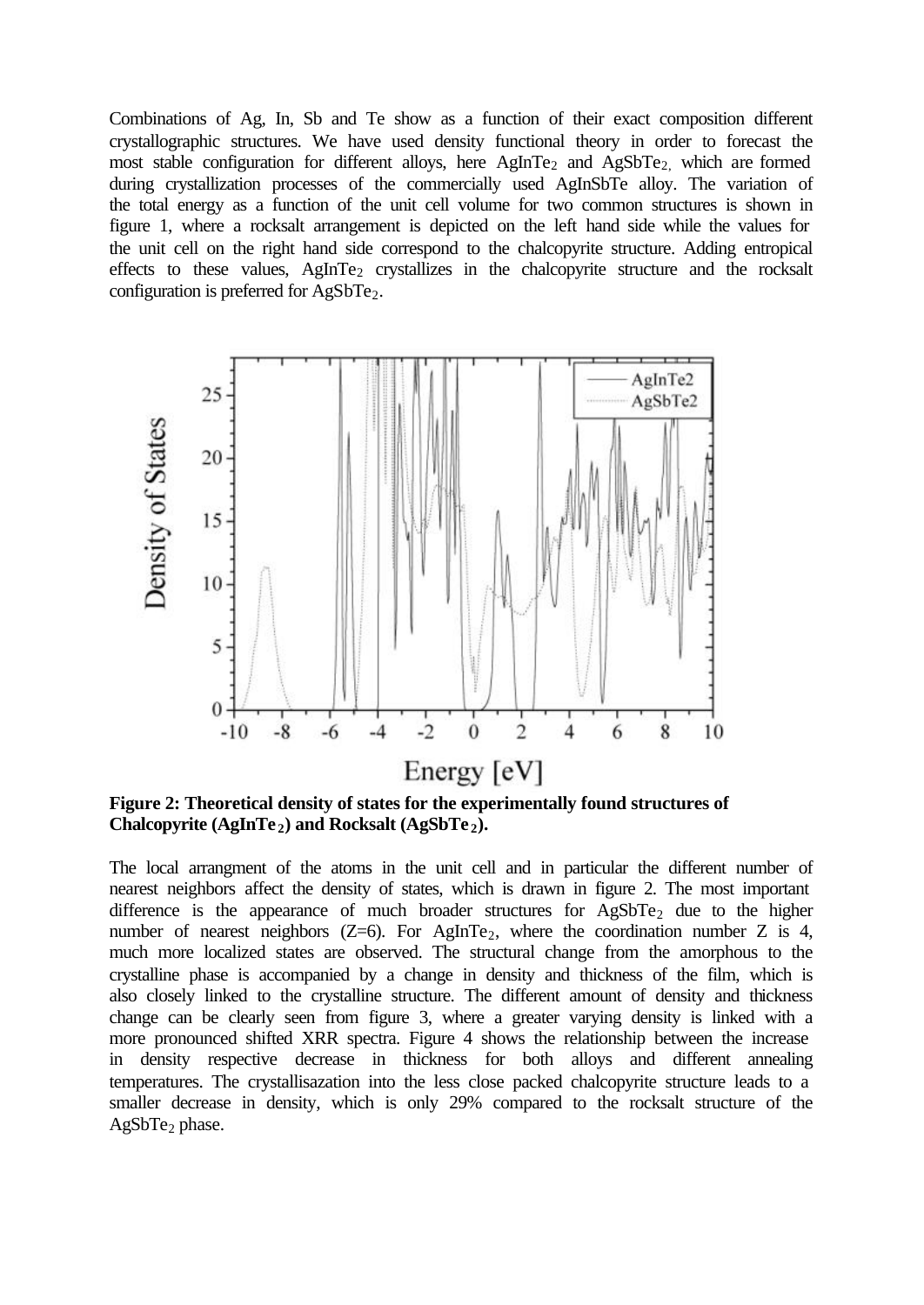

**Figure 3: X-Ray reflectometry spectra of amorphous (black) and crystallized (red) AgInTe <sup>2</sup> and AgSbTe <sup>2</sup>.**

This different extent of local rearrangement is also reflected in the evolution of the corresponding optical properties. Calculations of the normalized change of reflectance for a 60 nm thick film on a glass substrate show (figure 5), that the magnitude of the contrast change scales with the density change and so with the most stable crystal structure.

In summary we can conclude, that density functional theory is able to predict the stable structure for different alloys. Due to correlations between the local structure, the change of density and reflectivity upon crystallization, density functional theory can be employed as a useful tool for predicting feasible phase change materials.

*Literature* [1] M. Libera and M. Chen, MRS Bull. 15, 40 (1990) [2] S. R. Ovshinsky, PRL 21, 20 (1968) [3] M. H. R. Lankhorst, J. Non. Cryst. Sol. 297, 210 (2002) [4] Fleur, http://www.flapw.de/fleur.html